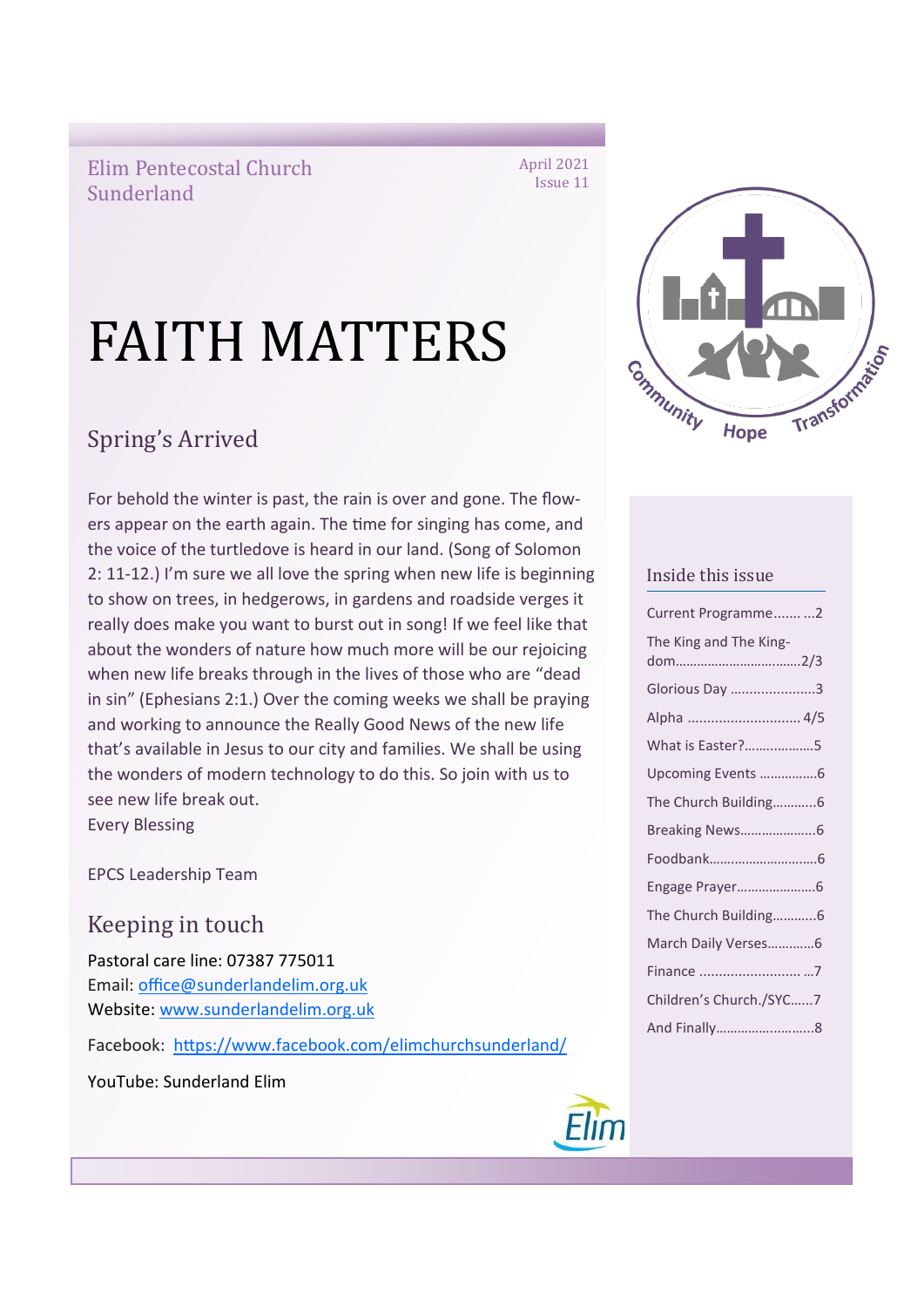

THE KINGDOM

# The King and the Kingdom

Week 5 in our The King and the Kingdom series was entitled 'Upside down Kingdom'.

#### **Matthew 8:1-13.**

**Healing of the Leper.** Classed as unclean and imperfect and not allowed to enter the Temple courts or be anywhere near civilisation. But what does Jesus do, turns the rules

upside down and not only speaks with him but touches him! "Go show yourself to the priest." Jesus is in the restoration business.

**Healing of Centurion's Servant.** An even bigger shock was to come as Jesus helps and heals a Gentile, a powerful prophetic gesture that this kingdom is for all.

*"Love your enemies" and "pray for those that persecute you" that's responding with kingdom life not reacting.*

#### **Current Programme**

#### **Sunday**

11am Published on Facebook and YouTube

12noon After Service Catch Up Zoom.

**Wednesday** 7.30pm

14th Reflections

21st Alpha Online

#### **Mon to Fri**

Daily Devotion from 12th April (Facebook Page)

Daily Verse (Text)

**Saturday** 

Weekend Worship

Please get in touch for more details

**Healing of Peter's mother in law.** The shocks keep coming, v14 Jesus heals a woman! Hang on this was a man's world and a Jewish man at that! Jesus in his authority as the anointed one, the King and Messiah, ploughs through the traditions of man to demonstrate the kingdom life he brings.

#### **Matthew 19:13-20.**

**Blessing of the children.** Here we go again. Jesus is cutting across Jewish rules and regulations to bless children and bring to them the Kingdom of God.

#### **Matthew 21:12-17.**

**Jesus throws the money changers out of the temple.** Jesus enters the Temple and turns out those doing business there, money changers, animal sellers and others. With authority, his cry is out! With that cry He is not only condemning the corrupt actions of the sellers desecrating the house of the Lord, he is declaring three things.

- The old ways are finished.
- There is no more need of animal sacrifices.
- He has the authority to do this as Messiah.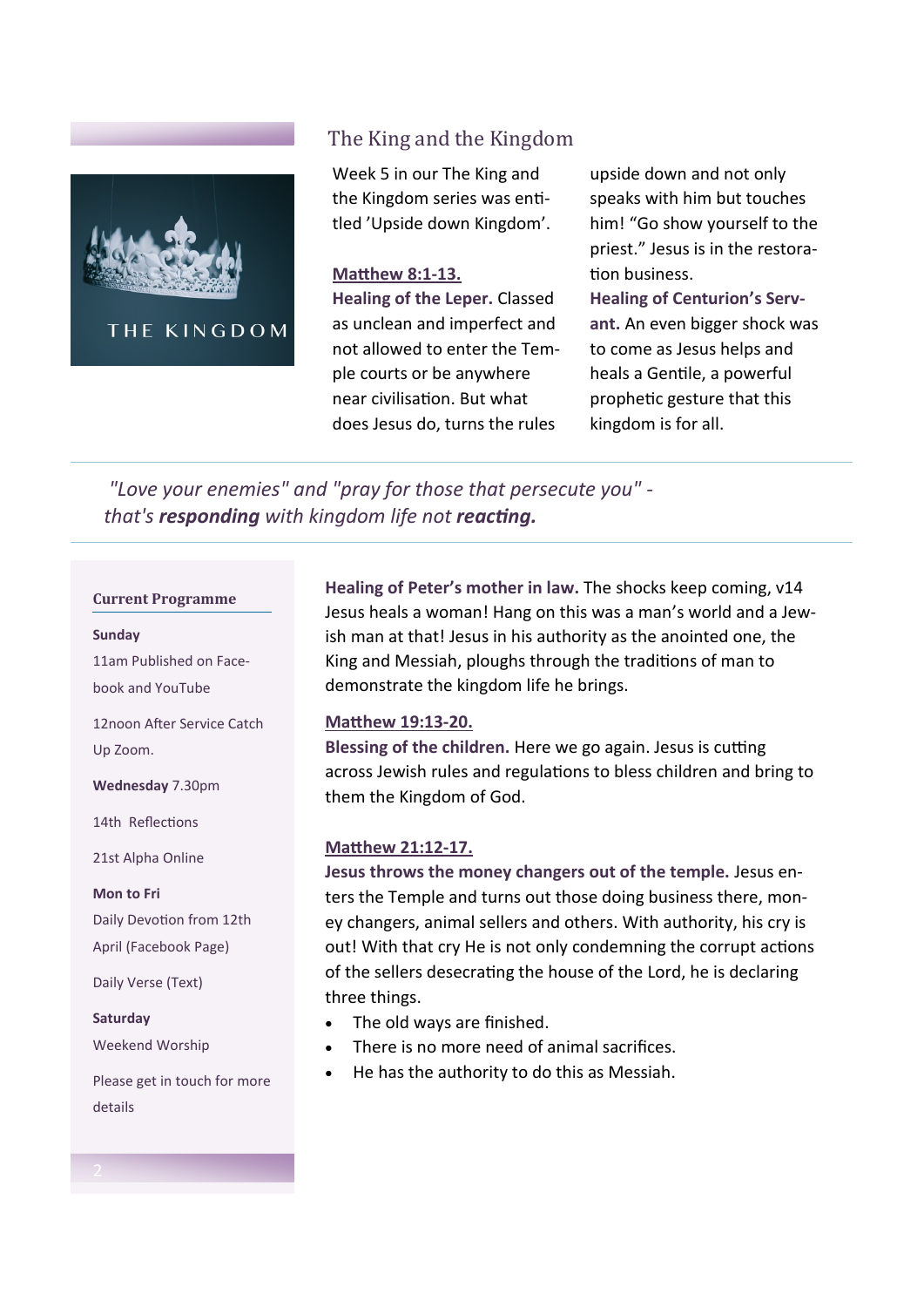# The King and the Kingdom

Week 6: Kingdom Citizens. Responsibilities

**Judges 21:25** In today's world the individual is king and everyone does 'what is right in their own eyes'. Real kingdom community is very different from the norm since it's what God thinks that counts.

#### **Matthew 7: 13-23**

**The Narrow Gate.** Matthew 7 v 13-14 reminds us that there is more than one gate. Jerusalem has several gates, some wide for traffic, others with steps so that only pedestrians could use, others so narrow pedestrians would have to wait their turn. Jesus warns about going with the flow, don't let the current of life and people take you where it will, or you'll miss the narrow gate. John 14 v 6 Jesus said "I AM THE WAY…."

False Prophets. v 15. Watch out! v 16- 20. Teaches us how to recognise them. v 21-23. Their end!

#### **Matthew 16: 13-19**

**Jesus' Question.** "Who am I" We need to understanding who Jesus is.

**Peter's Declaration.** Matthew 16: 15-16. Brave statement? **Jesus' Response.** 16: 17-20. Kingdom citizens have the power to bring heaven to earth!

#### **Matthew 18 v 21-35**

**Challenge of Forgiveness.** A reminder that if they wanted forgiveness they had to be prepared to forgive.

Jesus uses the teaching technique of 'hyperbole' (extreme exaggeration) in order to convey the absolute importance of key kingdom principles such as forgiveness, and hearing and obeying God's will.

The way citizens of the Kingdom treat one another, and the rest of God's children, takes up so much space in the Bible that it's clearly of paramount importance to God.

What, in practical terms, does it mean to you, not just to have a relationship with Jesus but to be in His Kingdom?

#### **Glorious Day**

I was buried beneath my shame Who could carry that kind of weight It was my tomb Till I met You

> I was breathing, but not alive All my failures I tried to hide It was my tomb, yeah Till I met You

You called my name And I ran out of that grave Out of the darkness Into Your glorious day

Now Your mercy has saved my soul Now Your freedom is all that I know The old made new Jesus, when I met You

I needed rescue My sin was heavy But chains break at the weight of Your glory I needed shelter I was an orphan Now You call me a citizen of heaven When I was broken You were my healing Now Your love is the air that I'm breathing I have a future My eyes are open

'Cause when You called my name I ran out of that grave Out of the darkness Into Your glorious day

Songwriters: Jonathan Smith, Jason Ingram, Kristian Stanfill, Sean Curran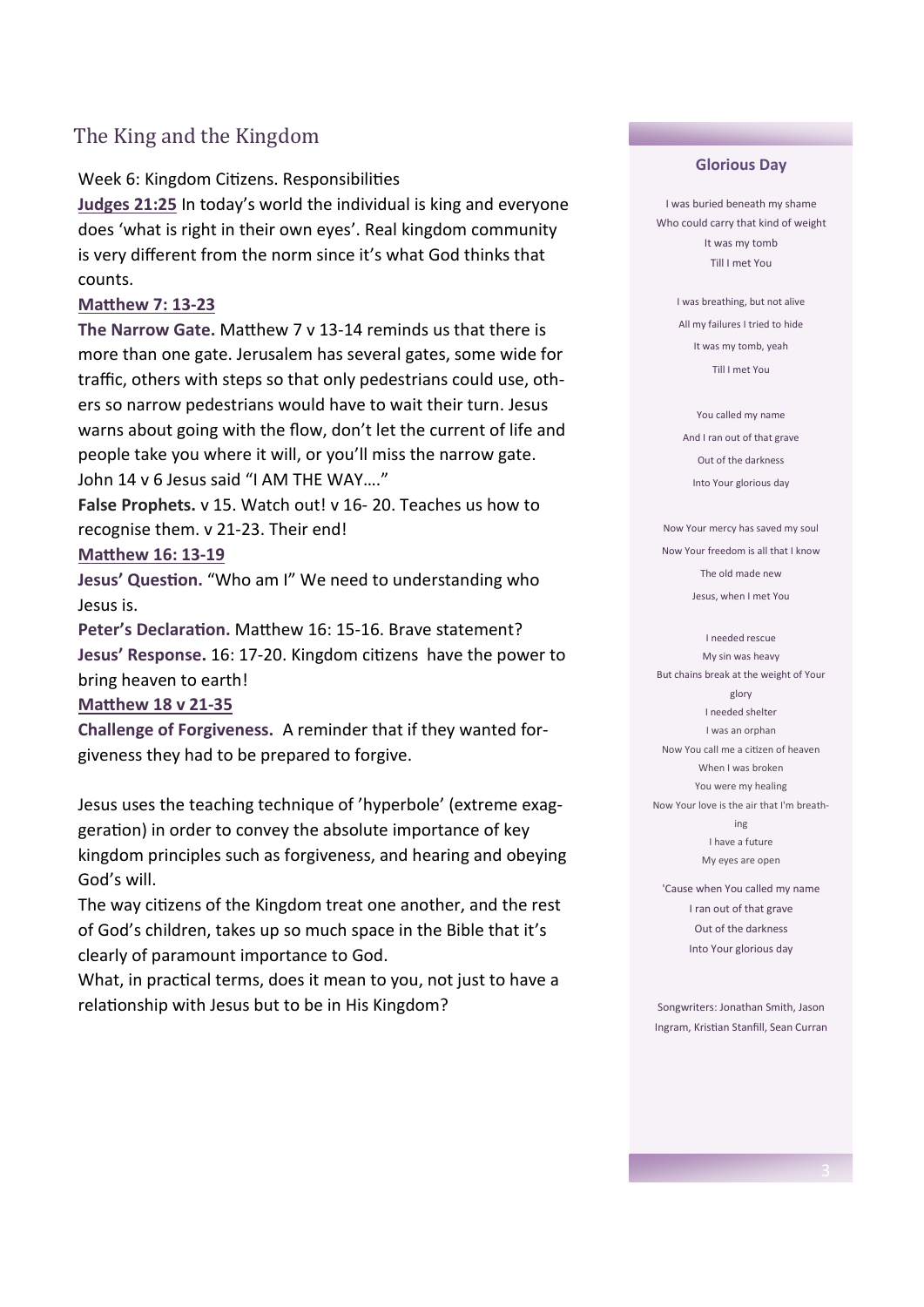# **Alpha**

#### **Quotes**

#### **Mark 16: 15**

**He said to them, " Go into all the world and preach the gospel to all creation."**

#### **1 Peter 3: 15**

**But in your hearts revere Christ as Lord. Always be prepared to give an answer to everyone who askes you to give the reason for the hope that you have.**

#### **Billy Graham**

**"Our faith becomes stronger as we express it; a growing faith is a sharing faith"**

# Alpha is coming……….

Questions, questions everywhere but not a space to think.

So many people have questions regarding spirituality, faith, purpose; especially since the outbreak of a worldwide pandemic.

Alpha is a chance to explore life and the Christian faith in a friendly, open and informal environment.

Alpha provides a space where people can get together with others, online, to watch a series of short episodes covering some of the big questions

# So how does it work.

around the Christian faith such as Who is Jesus?, How and why do people pray? And What's the meaning of life? There is then the opportunity to chat over their own thoughts and opinions.

Alpha is for those who have questions, for those who don't know what to believe, for those who have explored faith before and for those who have never given such matters a thought.

Alpha is for anyone who has yet to find Jesus.

**Alpha Online:** On 21st April at 7.30 pm we will be starting an online alpha course running until 7th July, via zoom. Currently there are over 150 Elim churches signed up to simultaneously run the course. Those we invite will complete the registration form on our website www.sunderlandelim.org.uk

We will then send them a link and password to a dedicated zoom session which they'll join each Wednesday evening. We will also be sending them a welcome pack with resources and some treats.

On the evening we will spend time saying hi and getting to know each other a little. We then watch that evenings video together before breaking into smaller groups for at time of discussion. This a fantastic opportunity to share Jesus with family

friends so ………………..

**Who** are **VOU** inviting?

#AlphaOnline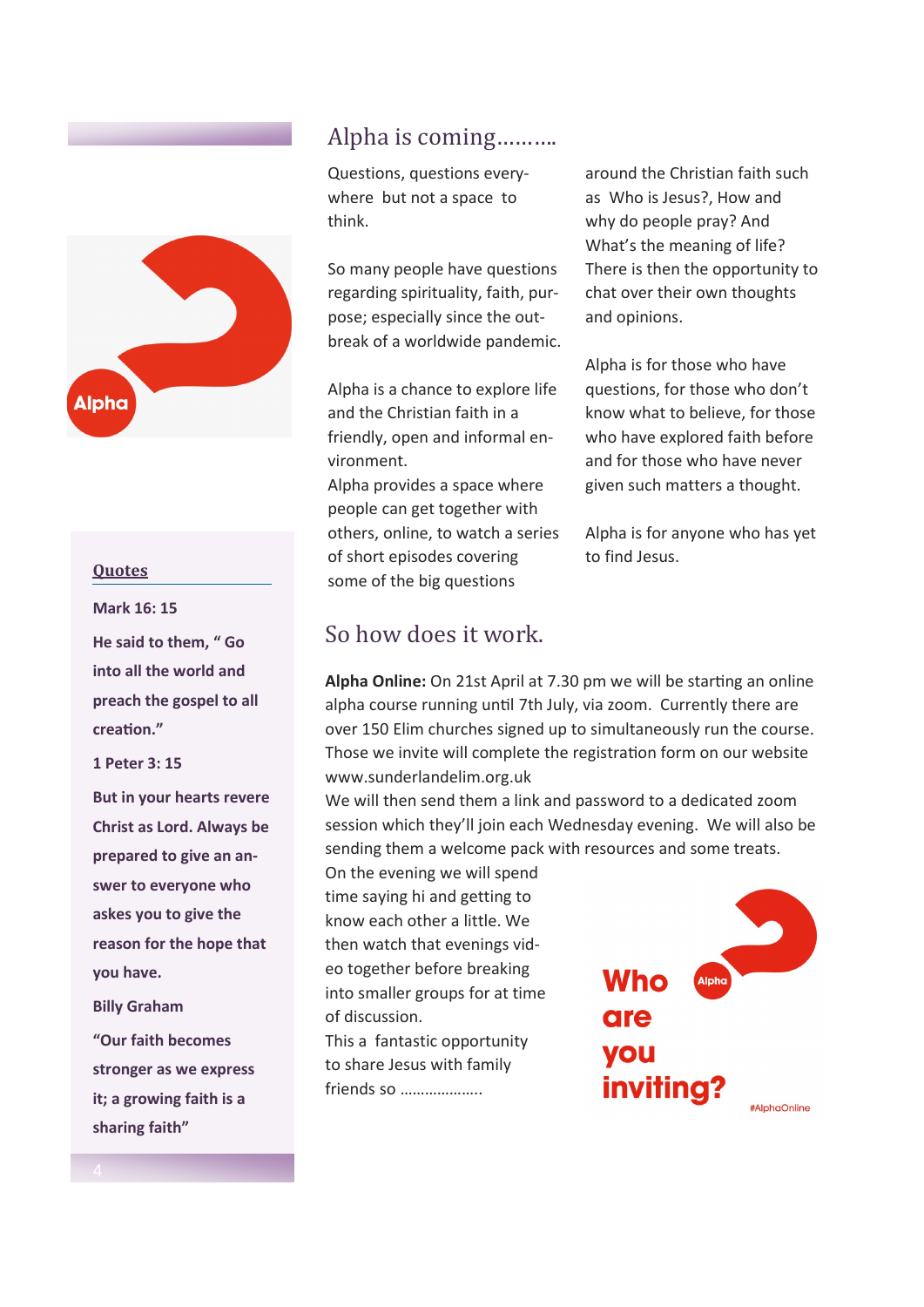# Alpha is coming……….

Each week's topics are shown below

 21 Apr **Is there more to life than this?** 28 Apr **Who is Jesus?** 05 May **Why did Jesus die?** 12 May **How can I have faith?** 19 May **Why and how should I pray?** 26 May **Why and how should I read the Bible?** 02 Jun **How does God guide us?** 09 Jun **How can I make the most of the rest of my life?** 16 Jun **How can I resist evil?** 19 Jun **Holy Spirit (Saturday morning)** 23 Jun **Why and how should I tell others?** 30 Jun **Does God heal today?** 07 Jul **What about church**

# How else can you help.

As well as needing you to invite people we need prayer warriors. For Alpha to succeed, we need it to be saturated in prayer. We would love to have a team of people who we know are praying fervently for this project and the guests we encounter. We would send you prayer points each week and ask you to pray on Wednesday evenings, wherever you may be during each session.

For those with online access, we would then link you with Elim Prayer. Elim Prayer will be working alongside REACH to pray and intercede for Alpha, every church, team and attendee - every week that it is running. We are asking EVERY church who has signed up to recommend a Prayer Leader.

Dave and Sue Hanratty from the Elim Prayer Team will be overseeing this team.

We would like to thank those who responded to our earlier calls to join the team running the online sessions. We have already had 2 planning and training sessions which have been really great.

#### **What is Easter?**

It's not about the eggs to hunt. It's not about a bunny, It's not about brand new clothes or candies sweet as honey.

On this day many years ago, a man named Jesus Christ, upon a cross for you and me, gladly gave His life.

Not for sins that He had done or crimes that He must pay. He did it all for you and me, for our sins He died that day.

But that's not the end of Jesus Christ, they put him in a grave. But three days later He rose again, our sin debt had finally been paid.

So this Easter as you hunt for eggs, dressed up in brand new clothes. Don't think about the Easter bunny, think about why Christ arose.

Anonymous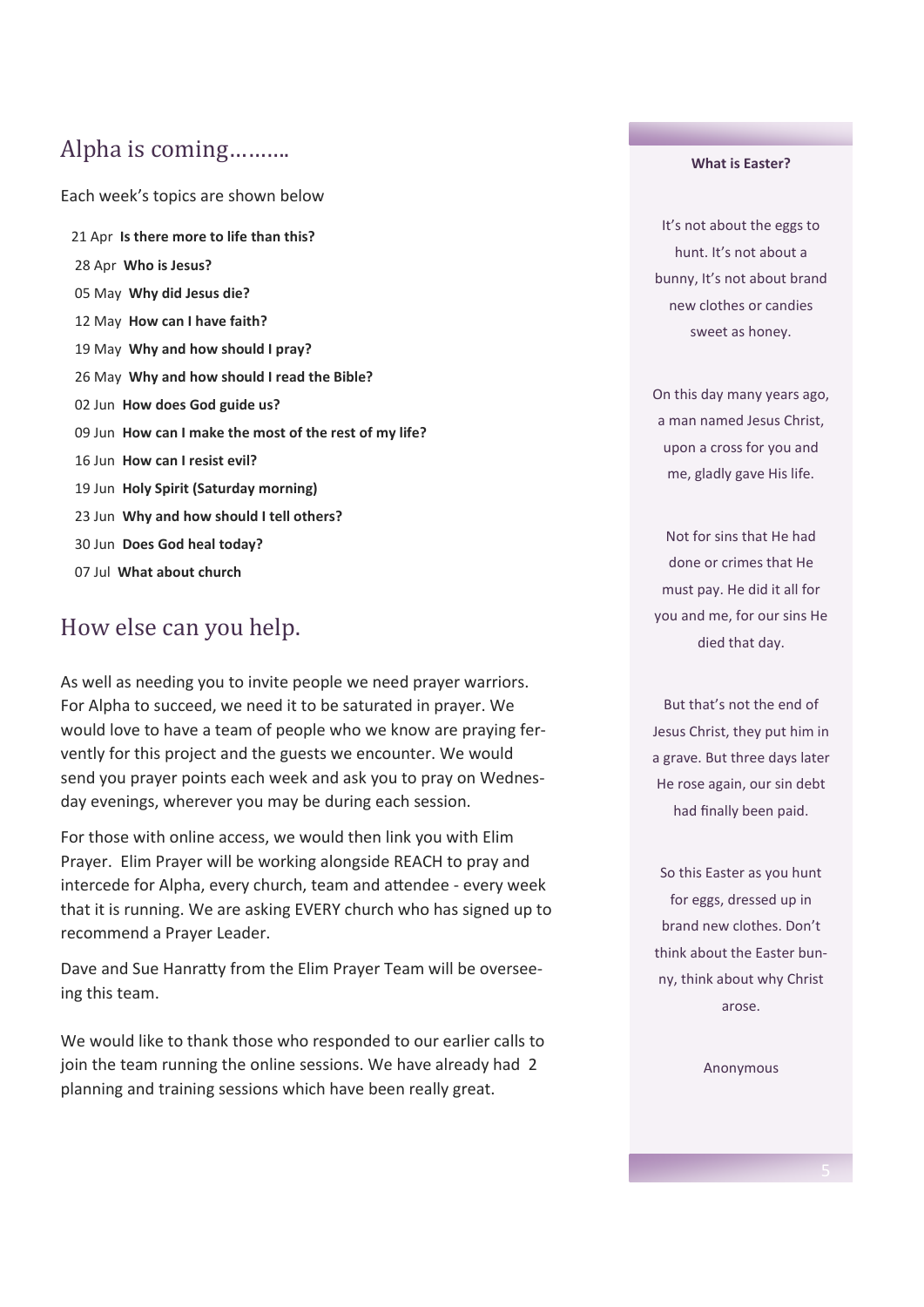#### A Selection of March Daily Verses

Blessed be the God and Father of our Lord Jesus Christ, who has blessed us with every spiritual blessing in the heavenly places in Christ.

Ephesians 1:3

The steadfast of mind you will keep in perfect peace, because he trusts in You.

Isaiah 26: 3

But you, beloved, building yourselves up on your most holy faith, praying in the Holy Spirit, keep yourselves in the love of God.

Jude 1:20-21

# Upcoming Events:

**Visiting Speakers:** This Easter we have … **Easter Services: Good Friday** 7pm on Facebook/ YouTube **Kids' Service** Sat 3rd 2pm in building **Easter Sunday** 11am on Facebook/YouTube **Easter Sunday** 6pm on Facebook/ YouTube Canon J John presents the Gospel with guests including Bear Grylls and Graham Kendrick

April, at 15th May and Sat 12th June from 10am—12 noon.

**Alpha Team Training :** Sat 10th

**Alpha Online:** On 21st April we will be starting an online alpha course running until 7th July.

#### **Ladies save the date**:

Aspire conference Saturday 26th June, Coventry Elim.

#### EXCITING BREAKING NEWS….

As Alpha will be taking place on Wednesday evenings, we need to move the prayer meeting to a Saturday morning at 8am. Please look out for the first Zoom link starting Saturday 17th April.

# The Church Building

Consultation between the management board at Elim Headquarters and various contractors are ongoing. A big thank you to Tracy, Emma and Lauren who have painted the Porch and Front Entrance.

### Foodbank

Once again the Foodbank has been blessed by the generosity of local churches, individuals and businesses. Aldi at Millfield collected easter eggs, only a fraction of which are shown below. A big thank you to David, Margaret, Alyson and Chizenge who are having a well deserved rest next Tuesday.

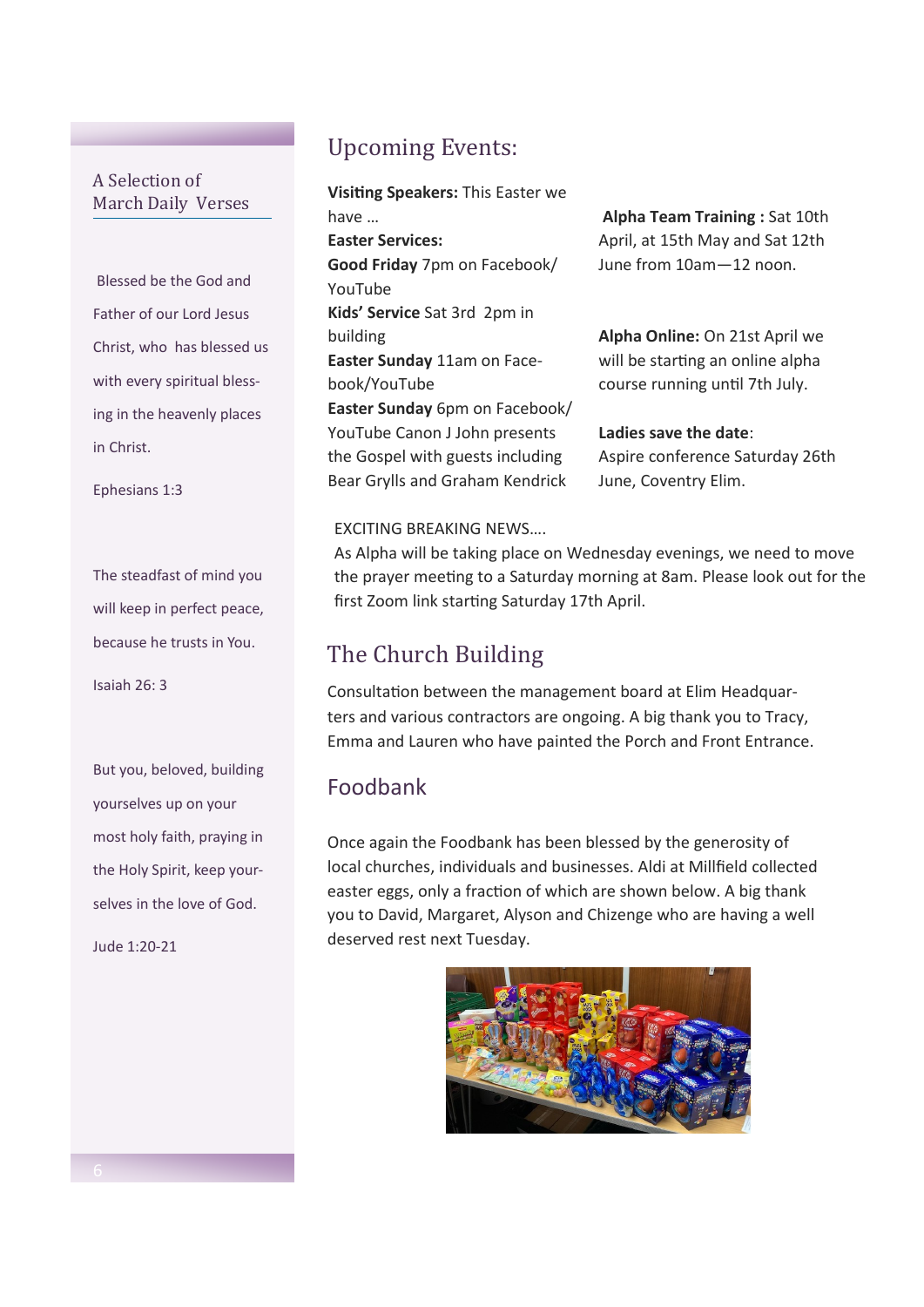# Finance

March Income £3244 Expenditure £1806.51

Can we please ask that you prayerfully consider your giving? Some of our members have set up standing orders for which we are thankful. If you are a member or regular attender and are not giving currently due to not being able to attend, could please get in touch so we can look at alternatives.

# Children's Church and Sunday Youth Church

March has been a month full of blessings from Our Lord. In our Children's Church WhatsApp group and our monthly Zoom lesson, we have studied the Fruits of the Spirit as well as the woman anointing Jesus, the Last Supper and His arrest in the Garden of Gethsemane; accompanied each week with worship videos from Emma and Lauren. Our wonderful parents keep us informed of the amazing ways our children are worshipping and it is a blessing to hear how they are growing in their relationships with the Lord.

In SYC, we are enjoying our new programme including fortnightly fun-packed Zoom sessions, and study videos from our own Elim Limitless. As mentioned last month, we asked our young people, what changes, if any, they would

like to SYC. They reported they prefer our online SYC sessions which mirror those which we had in the building prior to Covid, as it means they can interact with each other and the leaders. This month our studies have included examining more Fruits of the Spirit and overcoming limitations, including overcoming fear, self -doubt and labels.

This coming Easter weekend, we are praying many of our families will able to join us in our Children's Service. We will have some socially distant fun, playing games from our seats, listening to a bible story and worshipping our Lord by writing prayers, playing instruments and dancing. Please continue to pray that our Lord gives them His peace and protection.



"For which of you, desiring to build a tower, does not first sit down and count the cost. whether he has enough to complete it? Luke 14:28